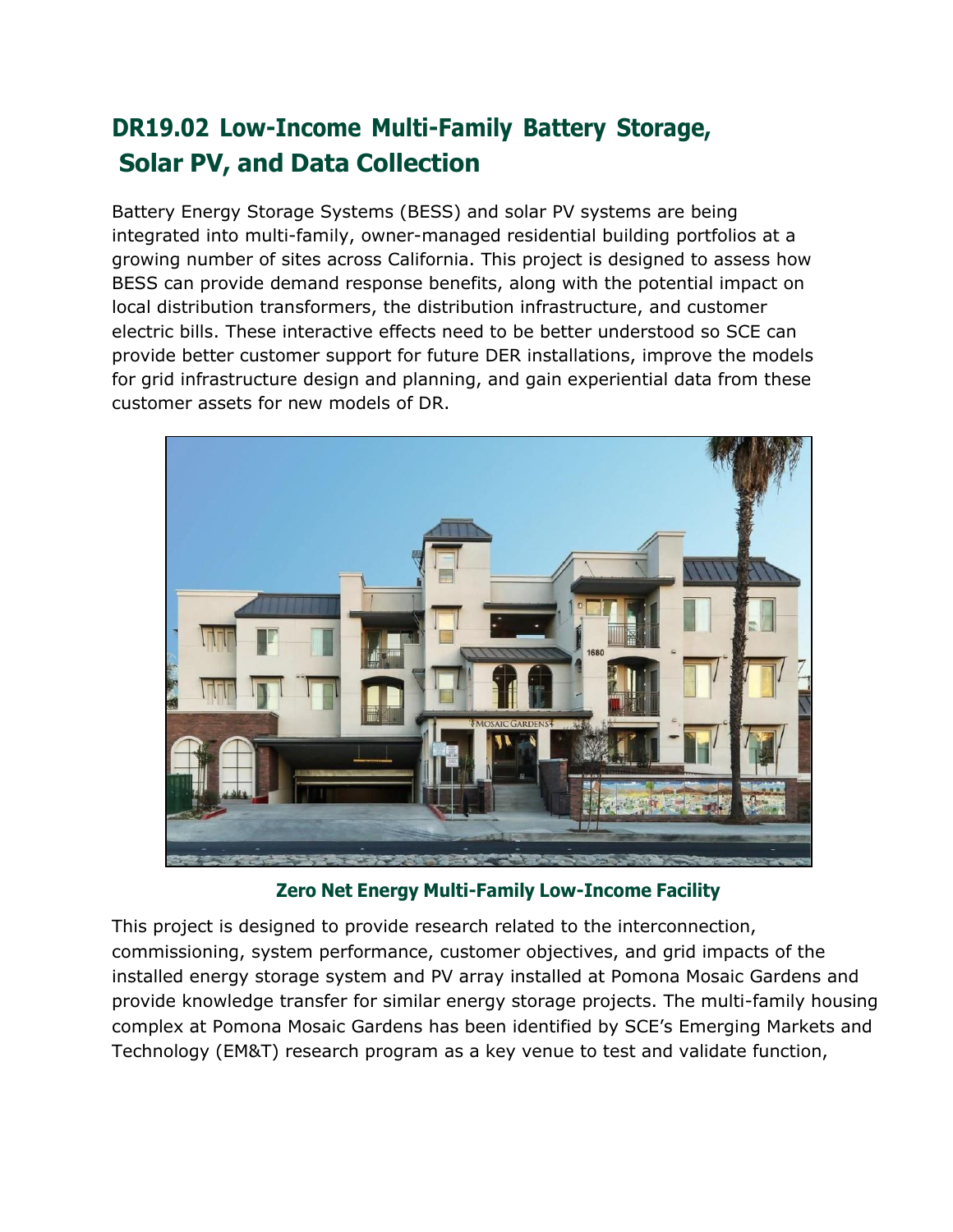operation, and value of battery energy storage in the context of PV solar and customer loads. The proposed project endeavors to characterize the changes in the building's load shape and grid impact qualities associated with behind-the-meter (BTM) customer-sited energy storage.

The project will give SCE a better understanding of how the various BESS, PV, smart inverters, and related components work as a system in the context of low-income or other multi-family housing, and how they can act as a DER to provide grid-responsive services, "shift" for dynamic pricing response, or backup energy. The focus will be primarily on storage acting as a DR resource.



**Battery Energy Storage System in Multi-Family Building**

To enable the DR operation of the battery storage system, the project will leverage previous BESS research to gain a comprehensive understanding of the system's performance and its benefits and impacts for the customer and grid operator as a possible new DER resource. The planned study will provide in-field case studies for SCE and its technical stakeholders for the continued adoption of customer energy storage as it impacts tariff compliance, customer and grid economics, and technical grid services that might be achieved through independent and coordinated operation of these potentially flexible assets.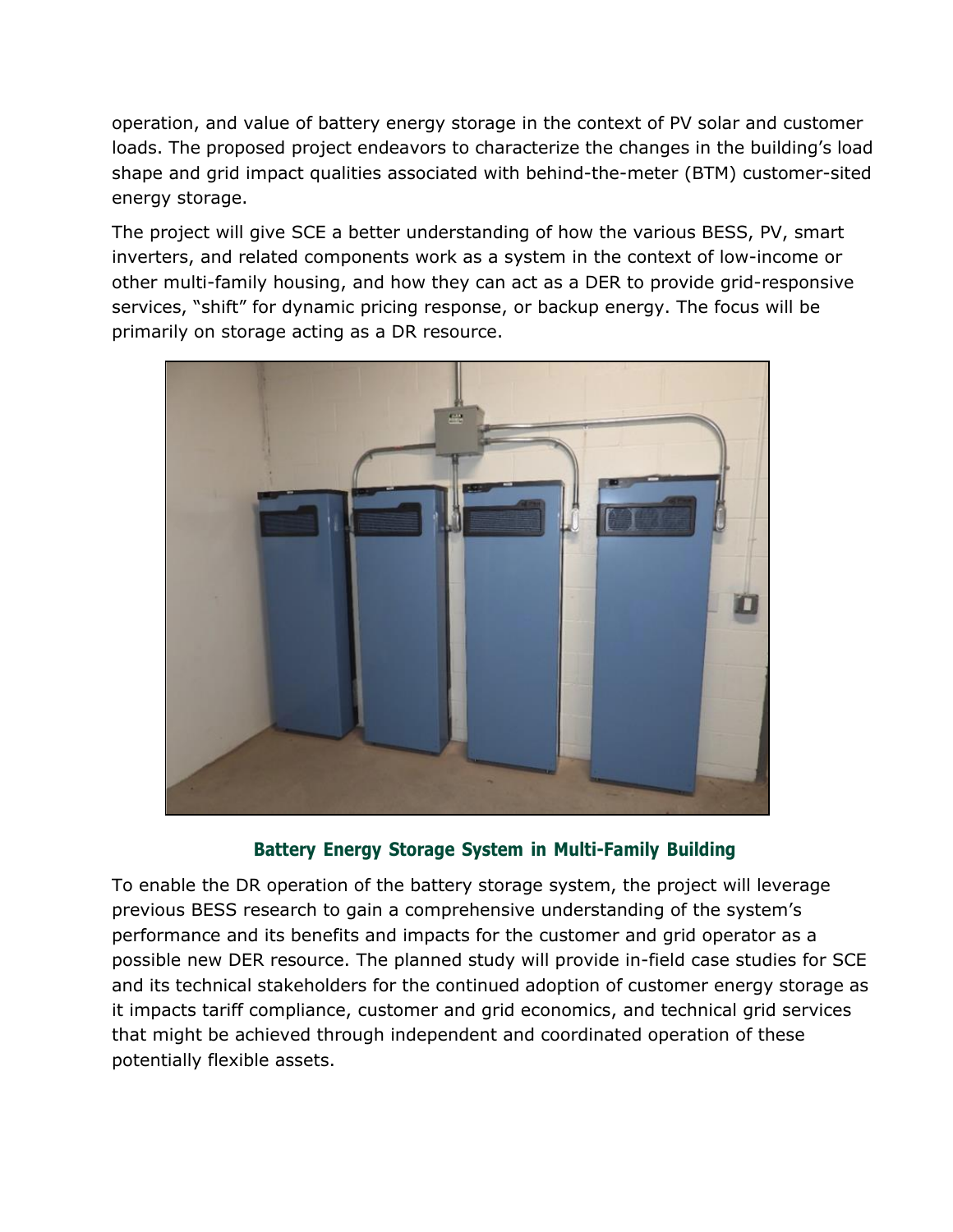Performance testing of the paired solar and energy storage solution can provide SCE with valuable information on the characteristics of the building energy storage system with islanding inverters, as well as its impacts on the customer building performance and the local grid equipment. SCE's research interests in customer-owned storage are emerging and broad, and as customers increase their adoption of solar plus storage systems at the multi-family level, SCE seeks to understand how these systems can:

- Create incremental grid value in locations with demonstrated needs (for example, areas with reliability-related service interruptions, distribution circuits experiencing high loads, etc.)
- Create incremental customer value above the typical use case for PV-paired battery systems. Efforts may help to unlock additional customer value streams (e.g., satisfaction, incremental customer revenue streams from grid deferral, etc.)
- Assess Product Design and Cost Assessment: What are the features of various products and total cost of ownership? How do storage products installed in the field perform in comparison to manufacturer specifications and owner expectations?
- Achieve Technology Readiness: Are products able to be safely and reliably deployed with robust operations? What are actual deployment experiences, as well as standards and requirements that apply for installation, safety, operation, monitoring, and integration?
- Document Real-World Operating Conditions: How do storage products operate and what is the resource availability outside of standard lab conditions in realworld environments, including weather extremes and conditions exceeding manufacturers specifications?

Performance assessment of electric storage at a high-efficiency "zero net" building to better understand the issues posed will be accomplished by first developing a detailed test plan which will characterize the energy storage system itself, as well as grid servicebased operations and customer service-based operations. Several dispatch strategies will be examined, as well as assessing which secure communications approach and set of protocols are applicable.

The specific assessment of the energy storage system as both backup and as a distributed energy resource (DER) will include characterization of round-trip efficiency, battery module degradation, depth of discharge, and power capacity at variable states of charge. Grid service characterization will cover non-export constraints, and recommendations for potential modifications to the control and operation of this and similar energy storage systems. Retail energy time-shifting and solar self-consumption services are often considered customer services but can provide as much or more benefit to the utility as well.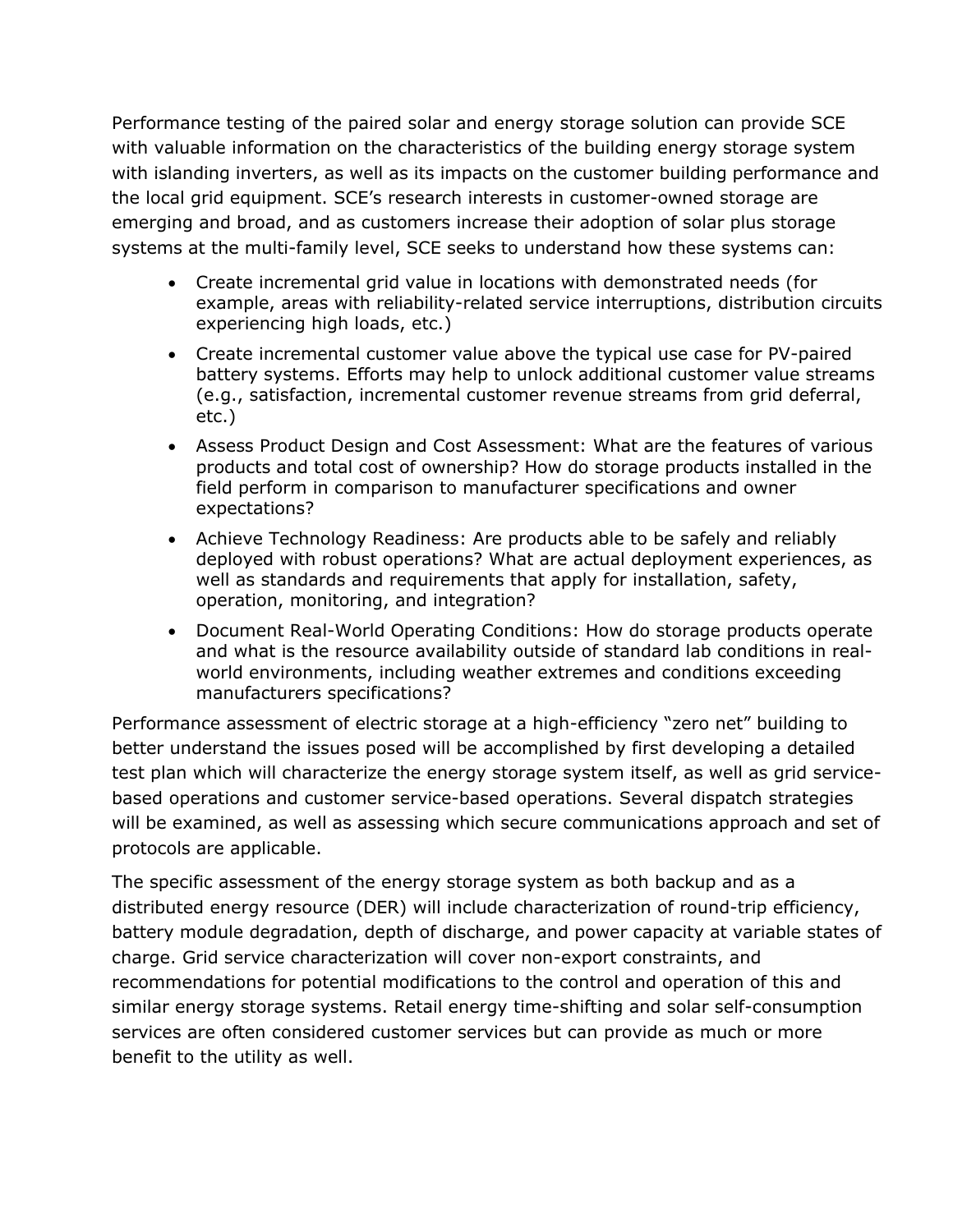

**Solar/Storage Electrical Overview with Smart Inverters**

The primary objectives of this project are to demonstrate how customer storage can be leveraged and to quantify impacts to both customer and grid stakeholders. The research focus will cover the following areas:

- Interconnection for non-export systems: providing lessons learned and best practices that developed during the initial phase of the project
- Characterization of battery modules under operation in accordance with the dynamic pricing schedules and opportunities for demand response impacts
- Grid Control Strategy: understanding the objective of the parties involved, grid services, customer applications, and how certain control modes are focused on achieving one or the other, or both simultaneously for load balancing
- System Performance: evaluation of efficacy of energy storage systems and software regarding:
- o Control and communication, both local and remote
	- o Grid services and tariff compliance, and customer uses and applications
	- Economic Analysis: characterization of customer economics and grid benefits associated with this system, and similar optimized systems, based on specific control strategies and values such as deferred costs and loss of load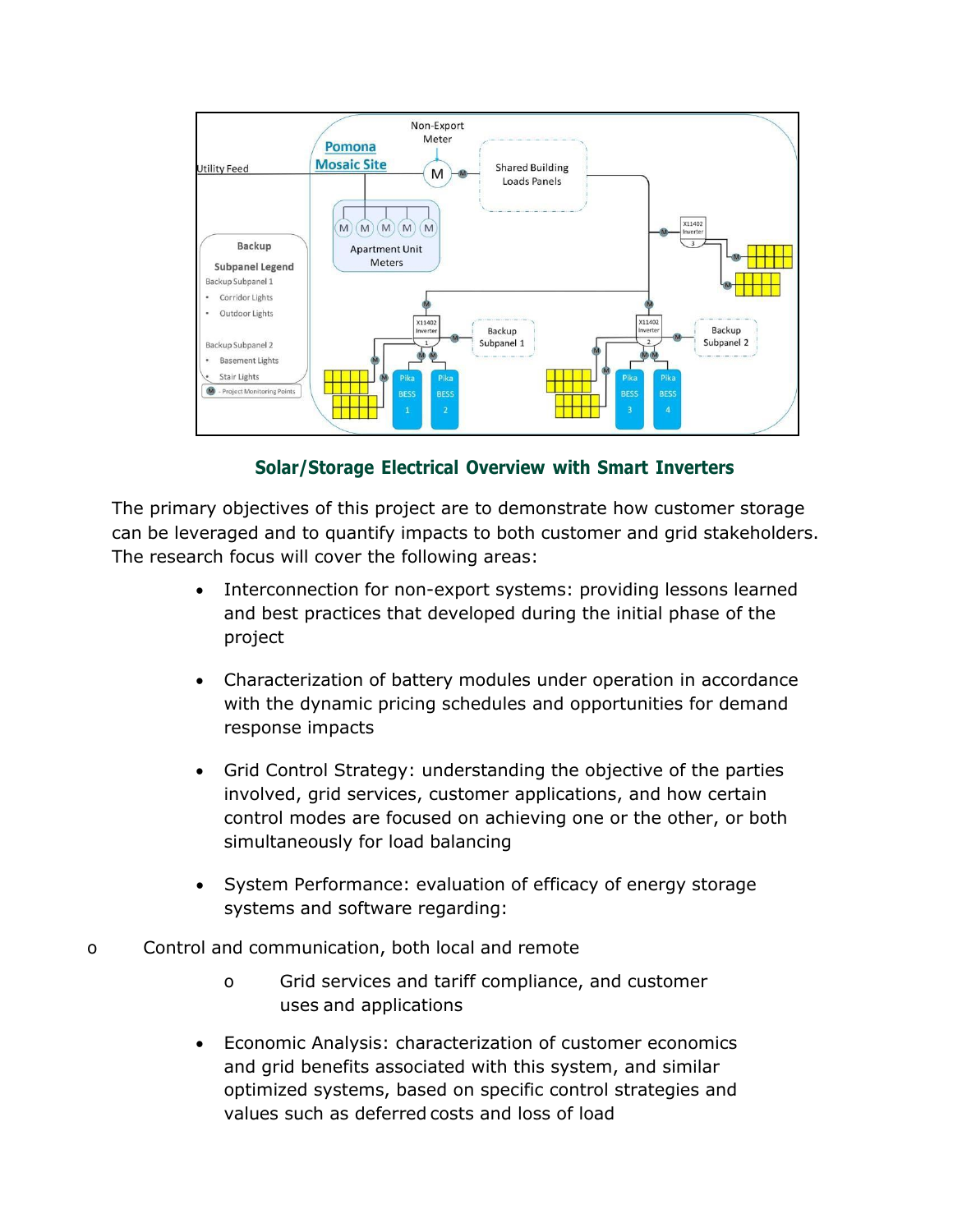This project will be executed in several phases. It begins with the completion of the battery and solar interconnection and proceeds to design validation to ensure interconnection was completed as intended. Any issues found are reported and repaired, issues can be used to guide SCE's future work with customer-sited energy storage, and M&V can be achieved accurately. The research team will also advise on appropriate installation techniques, including appropriate metering to achieve project objectives and the appropriate choice of backup loads chosen to ensure appropriate results. This will help to achieve test objectives, while providing the customer facility with resiliency during power outages.

The project was funded under the EM&T Technology Assessments and Technology Transfer investment categories, as there are elements of both research goals in this study. The Technology Assessments category assesses and reviews the performance of DR-enabling technologies through lab and field tests and demonstrations designed to verify or enable DR technical capabilities. The Technology Transfer category advances DR-enabling technologies to the next step in the adoption process, including raising awareness, developing capabilities, and informing stakeholders. This occurs during the early stages of emerging technology development for potential DR programs and product offerings.

## **Collaboration**

This work is a collaboration between two SCE groups — the EM&T program and a team of technical experts from SCE's Transmission and Distribution Strategy group, with support from Kliewer and Associates for field work and oversight. The building owner is LINC Housing which has a 37-year history developing multi-family housing for elderly and low-income residents and is an active and supportive participant in the work. The Electric Power Research Institute (EPRI) is supporting this project through the collection and analysis of monitoring data and the development of a test plan to examine demand response communications, interconnection (non-export) and value characterization of the BESS installed by SCE.

While the research and storage systems are funded by the EM&T program, SCE is leveraging its membership in EPRI with learning and best practices from the parallel research by other EPRI utility members as a cost-sharing strategy. Also, as a corporate funding member of EPRI, SCE is co-funding parallel research investments with other utilities and leveraging that research to assist in this market assessment study, but no other direct cost-sharing or co-funding with any other parties was enabled.

## **Results/Status**

The BESS and associated PV system are currently operational at the site and several different long-term tests have commenced. The round-trip efficiency tests were completed and TOU testing is ongoing. In April 2021, an unknown external event caused